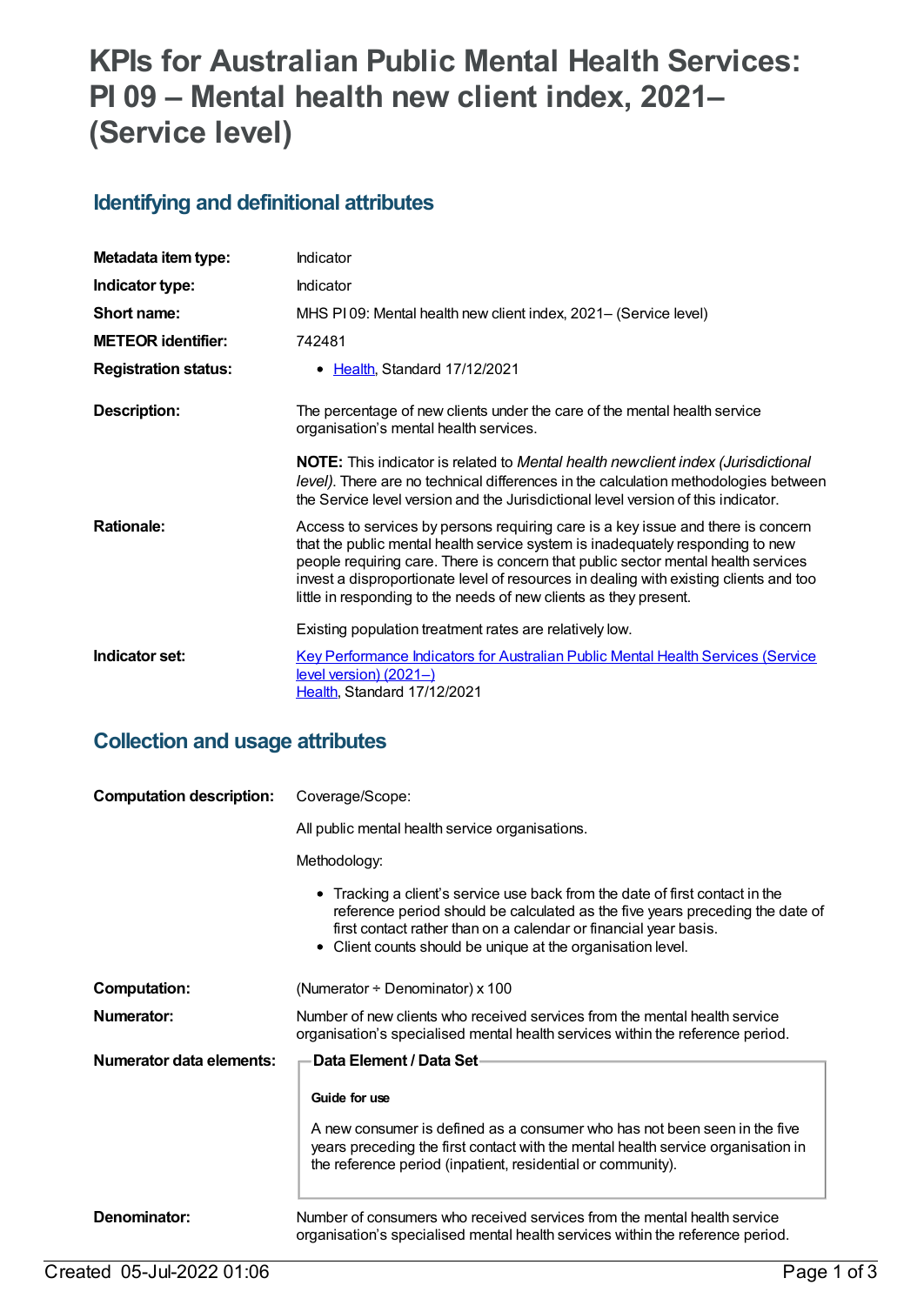**Disaggregation:** Service variables: setting

Consumer attributes: age, Socio-Economic Indexes for Areas (SEIFA), remoteness, Indigenous status

#### **Representational attributes**

| Percentage |
|------------|
| Real       |
| Person     |
| N[NN].N    |
|            |

#### **Indicator conceptual framework**

| <b>Framework and</b> | Accessibility |
|----------------------|---------------|
| dimensions:          |               |

#### **Accountability attributes**

| <b>Benchmark:</b>                                  | Levels at which the indicator can be useful for benchmarking:                                                                                                                                                                                                                                                                                                                                                                                                                                                                                                                                                                                                                                                                                                                                                                                                                                                                                                                                                                                                                                                                                                                                                                |
|----------------------------------------------------|------------------------------------------------------------------------------------------------------------------------------------------------------------------------------------------------------------------------------------------------------------------------------------------------------------------------------------------------------------------------------------------------------------------------------------------------------------------------------------------------------------------------------------------------------------------------------------------------------------------------------------------------------------------------------------------------------------------------------------------------------------------------------------------------------------------------------------------------------------------------------------------------------------------------------------------------------------------------------------------------------------------------------------------------------------------------------------------------------------------------------------------------------------------------------------------------------------------------------|
|                                                    | • mental health service organisation<br>• regional group of services<br>• state/territory.                                                                                                                                                                                                                                                                                                                                                                                                                                                                                                                                                                                                                                                                                                                                                                                                                                                                                                                                                                                                                                                                                                                                   |
| Further data development /<br>collection required: | This indicator cannot be accurately constructed using mental health National<br>Minimum Data Sets because they do not include unique patient identifiers that<br>allow links across data sets and financial reporting years.                                                                                                                                                                                                                                                                                                                                                                                                                                                                                                                                                                                                                                                                                                                                                                                                                                                                                                                                                                                                 |
|                                                    | There is no proxy solution available. Construction of this indicator at a national level<br>requires separate indicator data to be provided individually by states and<br>territories.                                                                                                                                                                                                                                                                                                                                                                                                                                                                                                                                                                                                                                                                                                                                                                                                                                                                                                                                                                                                                                       |
|                                                    | Development of state-wide unique patient identifiers within all mental health<br>NMDSs is needed to improve this capacity.                                                                                                                                                                                                                                                                                                                                                                                                                                                                                                                                                                                                                                                                                                                                                                                                                                                                                                                                                                                                                                                                                                   |
| Other issues caveats:                              | • This indicator presents complexities at the analysis stage. For example, there<br>are several approaches to defining 'new client' that depend on how the<br>following issues are resolved:<br>* Level of the mental health system at which 'newness' is defined: Consumers<br>new to a particular organisation may be existing consumers of other<br>organisations. Counts of new consumers at the state/territory level would<br>certainly yield lower estimates than those derived from organisation-level<br>counts.<br>* Diagnosis criteria for defining 'newness': A consumer may present with a<br>new condition, although they have received previous treatment for a different<br>condition.<br>• To date, the approach has been to specify an initial measure for<br>implementation with a view to further refinement following detailed work to<br>address the complexities associated with the definition of a new client and<br>the possible implementation of unique state-wide patient identifiers within all<br>jurisdictions.<br>• This work does not take into account the activities of private mental health<br>services, primary mental health care or the specialist private mental health<br>sector. |

### **Source and reference attributes**

| <b>Submitting organisation:</b> |
|---------------------------------|
|                                 |

**Submitting organisation:** Australian Institute of Health and Welfare on behalf of the National Mental Health Performance Subcommittee